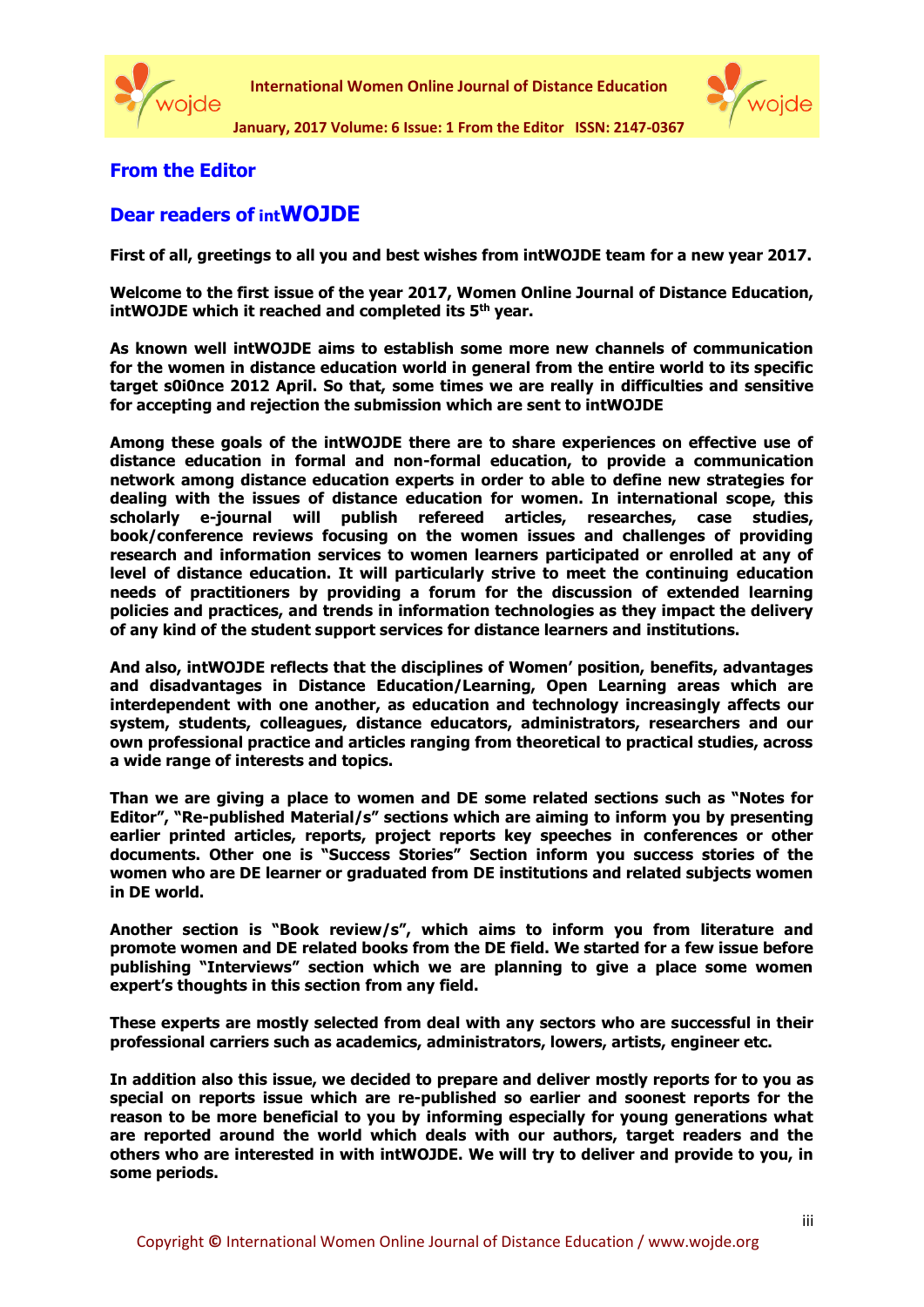



**We expect your satisfy from old to new evaluations women in distance education. In this Issue five reports and reprinted materials, two book reviews, three success stories and one interview with (Dr. Maria FRAGKAKI) were published for intWOJDE readers**.

**The first reprinted naterial is titled as "Women Leaders In Online/Distance Education Associations/Organizations" which is written by Natalie B. MILMAN, Washington DC. 20052, USA with her special and an official permission. She says that there is no doubt that more women are needed in the science, technology, engineering, and math (STEM) fields. Numerous reports (cf. Cook, Mason, Morse, & Neuhauser, 2015; Corbett & Hill, 2015; Landivar, 2013), articles (cf. Marks, 2015), books (cf. Sandberg, 2013), and data represented in infographics (cf. "Women who tech," n.d.) substantiate the need, not only for more representation in these fields, but also for women's leadership." However, it is unclear how many women are involved in educational technology (also known as instructional technology) or the growing field of online/distance education, an area that falls under the even broader STEM field umbrella. Further highlighting the gender disparity in the field of educational technology, Scharber, Pazurek, and Ouyang (2015) conducted an analysis of major, refereed educational technology journals. Their analyses evidenced both subtle and dramatic gender differences in authorship for the publications they examined in their review.**

**Their research suggests that the pipeline challenge is not only problematic at the secondary, post-secondary, and graduate education student levels, but also with those who conduct, advance, and publish research in the field. Their research showed that a large amount of the research in the field of educational technology was conducted and published by male authors, either as first or second authors. In some journals, the gender differences (i.e., publications authored primarily by male authors) were stark. This article has been published in Women Leaders in Online/Distance Education Associations/Organizations, by Milman, Natalie B. Distance Learning12.3 (2015): 45-47.**



**The second reprinted material is UNESCO Education Strategy 2014–2021. Taking this forward involved, first, strengthening UNESCO's leadership position in the international education community, by reinforcing our coordination of the global Education for All (EFA) movement, by enhancing our policy advice and capacity-building with Member States.** 

**The Organization renewed the global EFA coordination and monitoring mechanism.**

**We provided full support to Member States to reach their EFA goals, winning also greater confidence from traditional and new donors as well as the private sector, mobilizing more resources to support education in developing countries. In** 

**2012, UNESCO was entrusted by the United Nations Secretary-General to coordinate his Global Education First Initiative, to spearhead accelerated efforts towards 2015 and to shape an ambitious new agenda to follow. All of these are signs of effective leadership on a question at the heart of all efforts to craft more inclusive and sustainable development.**

**The third reprinted material again belongs to the UNESCO together with UNICEF, the World Bank, UNFPA, UNDP, UN Women and UNHCR organized the World Education Forum 2015 in Incheon, Republic of Korea, from 19-22 May 2015, hosted by the Republic of Korea. Over 1,600 participants from 160 countries, including over 120 Ministers, heads and members of** 

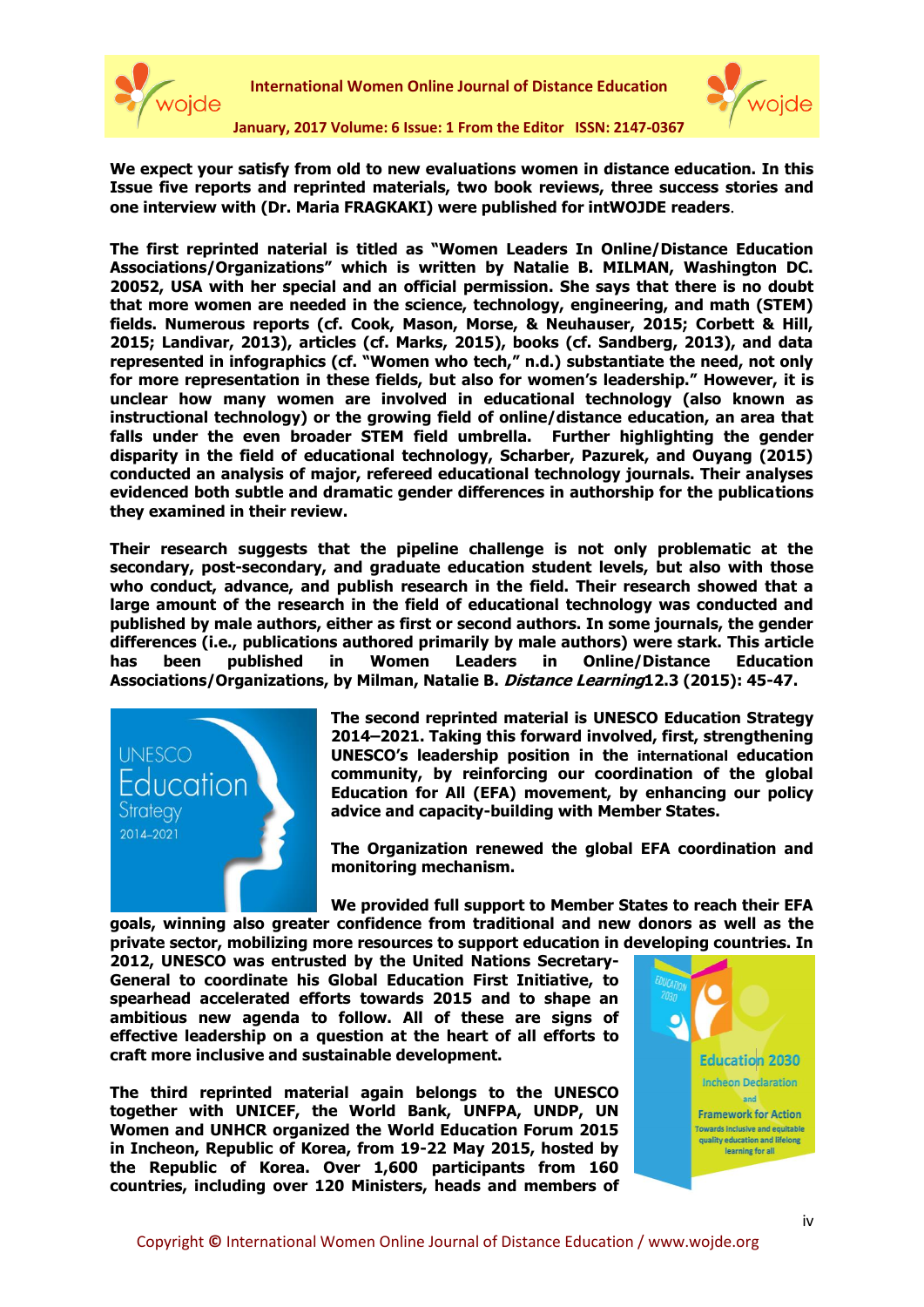



**delegations, heads of agencies and officials of multilateral and bilateral organizations, and representatives of civil society, the teaching profession, youth and the private sector, adopted the Incheon Declaration for Education 2030, which sets out a new vision for education for the next fifteen years.**

**The international education community, stand strongly united on a new all-encompassing approach to ensure inclusive and equitable quality education for children, youth and adults, while promoting lifelong learning opportunities for all. We agree that significant additional financing is needed to achieve the new targets and that resources should be used in the most effective manner in order to push forward progress on Education 2030. It is also stressed that the need for good governance and citizenled accountability in education. Convinced that Education 2030 will make historic progress in education, we commit to bold, innovative and sustainable actions to ensure that education truly transforms lives in the world. Achieving Education 2030 means that success can only be declared when it can be declared for everyone.**

**Clear and transparent access to data is thus decisive to support best possible analysis of contemporary politics. Reliable access points to data are even more important in the era of globalisation, in which not only the number of sources of information amplifies every day, but also new areas, policy issues and processes to be traced emerge and become relevant for policy-making and citizens. GlobalStat, the Database on Developments in a Globalised World, meets these needs and contributes to a better understanding of the interrelations between human living conditions and globalisation trends.** 



**In its report on The World's Women 2015: Trends and Statistics, the United Nations Secretariat's Department of Economic and Social Affairs (UNDESA) gave a most detailed and accurate account of the situation of women in the world in 2015. Within the report, UNDESA analyses key gender aspects of population and families, health, education, work, power and decision-making, violence against women, environment and poverty.**

**This fourth reprinted material has been presented GlobalStat Data Dossier on "Women in Leadership"**

**highlights most important statistical data from this report and combines it with other key data sources to stimulate our factbased discussion on Women in Leadership during the European University Institute's State of the Union 2016 conference on Women in Europe and the World. In its report on The World's Women 2015: Trends and Statistics, the United Nations Secretariat's Department of Economic and Social Affairs (UNDESA) gave a most detailed and accurate account of the situation of women in the world in 2015. Within the report, UNDESA analyses key gender aspects of population and families, health, education, work, power and decision-making, violence against women, environment and poverty. The present GlobalStat Data Dossier on Women in Leadership highlights most important statistical data from this report and combines it with other key data sources to stimulate our factbased discussion on Women in Leadership during the European University Institute's State of the Union 2016 conference on Women in Europe and the World.**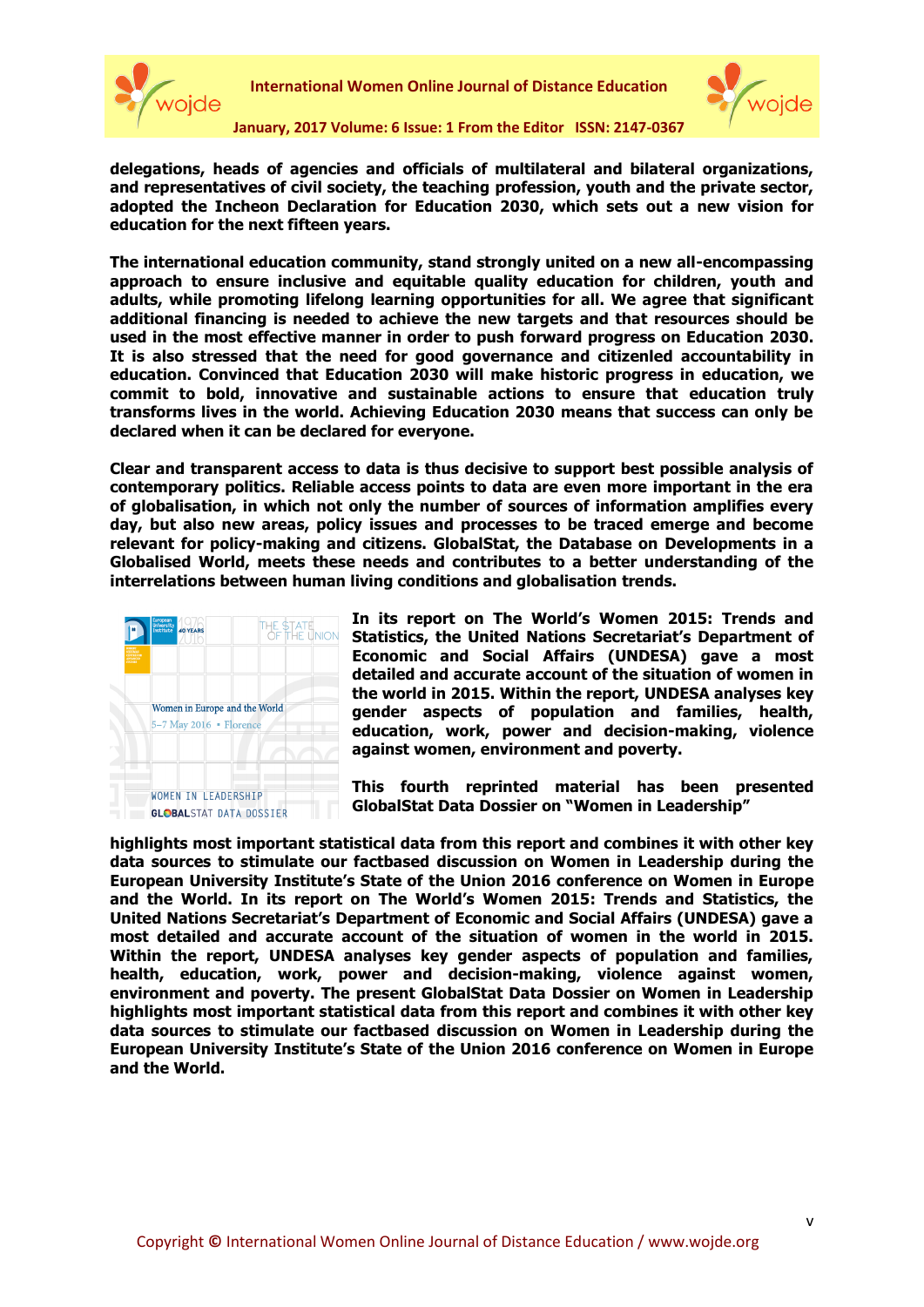

**International Women Online Journal of Distance Education**



**January, 2017 Volume: 6 Issue: 1 From the Editor ISSN: 2147-0367**

**PEN AND DISTANCE LEARNING FOR BASIC<br>EDUCATION IN SOUTH ASIA** 



**The fifth and the last reprinted material is titled as "Open And Dıstance Learnıng For Basıc Educatıon In South Asıa: Its potential for hard-to-reach children and children in conflict and disaster areas" A cases of BANGLADESH and SRI LANKA, Country Studies and realized by Cambridge Distance Education Consultancy, Von Hügel Institute, St Edmund's College Cambridge, UK and UNICEF Regional Office for South Asia. The research team at the Cambridge Distance Education Consultancy based at the Von Hügel Institute at St Edmunds College, University of Cambridge UK would like to acknowledge the invaluable assistance from many colleagues and contributors in this study. Conclusion remarks of thr syudy can be summarze as the complexity of all** 

**the issues of affecting educational provision and stability in times of conflict/ postconflict necessitates the development of a deeper multi-faceted analytic framework. The following dimensions might be considered for inclusion in this analytic framework:**

 **Government's long-term conflict/post-conflict strategy, addressing the immediate, the medium and the long term**

**development partners' areas of both expertise and preferred intervention**

- **a timeline for types of response: first 6–8 weeks, medium term, long term**
- **the sites of reaction/response/intervention**

 **responsibilities of involved actors: e.g. government, development partners, CBOs, FBO, civil society, communities, children, etc.**

 **beneficiary children's profiles, requirements and potential numbers (both previously enrolled and non-enrolled children)**

**the elements of appropriate, locally-owned, capacity-building ODL interventions**

 **an overview of suitability, acceptability (to all), sustainability, scale-ability and transferability.**

**Ideally, the framework should be developed in-country, collaboratively, and lead from or into the articulation of a conflict/post-conflict strategy, addressing the immediate, the medium and the long term.**



**In this issue The Wiley Handbook Of Learning Technology, Edited by Nick RUSHBY and Daniel W. SURRY is reviewed by Harun SERPIL, PhD, Anadolu University, Eskisehir, TURKEY for WOJDE Readers. This book is also an excellent comprehensive guide for practitioners since it provides quite a few applied frameworks and models with clarifying graphs, tables, and figures.** 

**It also demonstrates the future potential of LTs to provide educational** 

**alternatives to improve distance learning. Thus, this book is a priceless reference for those aiming to gain a profound grasp of the current LT work and those who wish to catch a glimpse into the future uses of LTs.**

**Second Reviewed book is titled as** "**Women's Voices In The Field of Educational Technology Our Journeys: Edited by: Donaldson, J. Ana, 2016, Springer. Reviewed by Harun Serpil, PhD Anadolu University Eskisehir, TURKEY. In a professional world that has a tradition of the "good old boy" network, women long have fought for recognition in the educational technology field. In this book authors discuss the women in their own lives who have made the difference for them in their professional development. A group of 31 individuals from the USA, Canada, Northern**